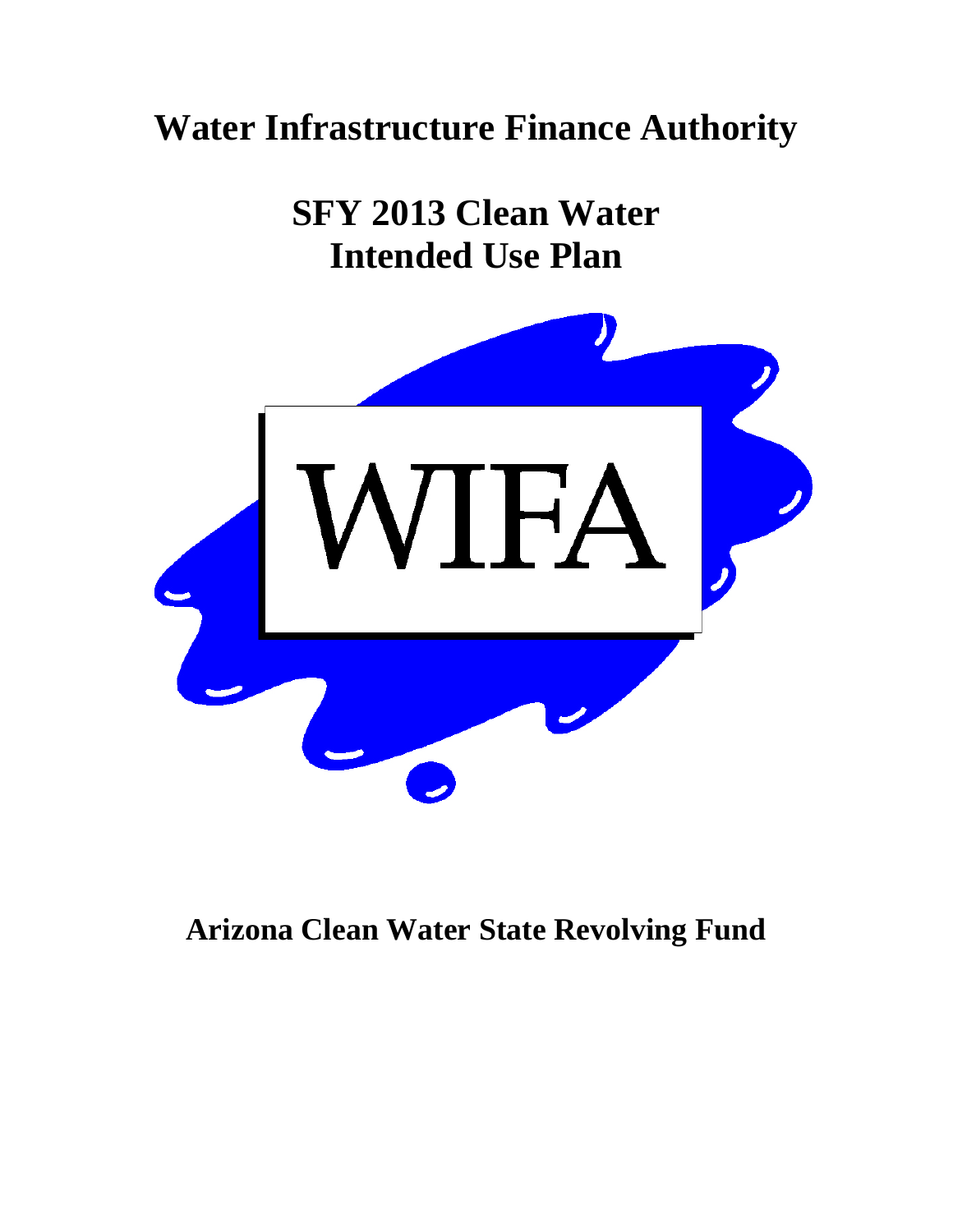## **INTRODUCTION**

The WIFA Board of Directors is pleased to release Arizona's Clean Water State Revolving Fund (CWSRF) Intended Use Plan (IUP) for the State Fiscal Year (SFY) 2013 funding cycle. The CWSRF IUP describes WIFA's plan to utilize various sources of funds to finance clean water infrastructure and support related activities during the SFY 2013 funding cycle from July 1, 2012 through June 30, 2013. This IUP is a required element of the grant application documentation to obtain the FFY 2012 grant award. Arizona herewith submits its IUP for the FFY 2012 funds available to Arizona for the purposes of continuing the development, implementation and administration of the CWSRF program in Arizona.

The Arizona CWSRF Loan Program provides funds for publicly‐owned municipal wastewater systems. Eligible projects include planning, design and construction of new wastewater treatment plants, improvements and upgrades to existing wastewater treatment plants, sewer collection systems and water reclamation and reuse facilities. The program places an emphasis on small and disadvantaged communities and on projects that promote sustainability through water efficiency, energy efficiency, green stormwater infrastructure or other environmentally innovative activities. Loans made under the program currently have interest rates of less than 4 percent. Loan repayments to the State will provide a continuing source of infrastructure financing into the future.

## **Section 1: Short Term Goals**

For the purposes of this IUP, a short-term goal is an activity intended to be initiated and, in some cases, completed within a year.

- WIFA will make wastewater infrastructure loans more accessible and affordable to small communities by subsidizing all loans and providing below market rate interest.
- WIFA will provide additional assistance to communities who are identified as disadvantaged.
	- WIFA must provide between 20% and 30% of the Capitalization Grant amount as additional subsidization in the form of forgivable principal. However, this requirement only applies to the portion of the CWSRF capitalization grant appropriation that exceeds \$1 Billion nationally.
- WIFA will provide 10% of the Capitalization Grant amount (as required by the terms of the Capitalization Grant) for sustainable construction efforts such as water efficiency, energy efficiency, green stormwater infrastructure or other environmentally innovative activities.

# **Section 2: Long Term Goals**

For purposes of this IUP, long-term is defined as the life of the program. The following are the long-term goals of the loan program:

- Award WIFA's resources in accordance with the needs of Arizona's citizens;
- Maintain the fiscal integrity of WIFA's funds and assure continuous enhancement for future generations;
- Facilitate access to and efficiently deliver financial and technical assistance to Arizona's wastewater facilities; and
- Coordinate with other funding agencies through the Rural Water Infrastructure Committee (RWIC).

# **Section 3: Important Program Changes**

WIFA plans to adjust the interest vs. fee ratio of the Combined Interest and Fee Rate (CIFR) during SFY 2013.

#### **Section 4: Agreement to Enter Data into CBR and NIMS**

WIFA agrees to enter data into CBR and NIMS. WIFA is currently working with Northbridge Consulting to improve the historical data in NIMS.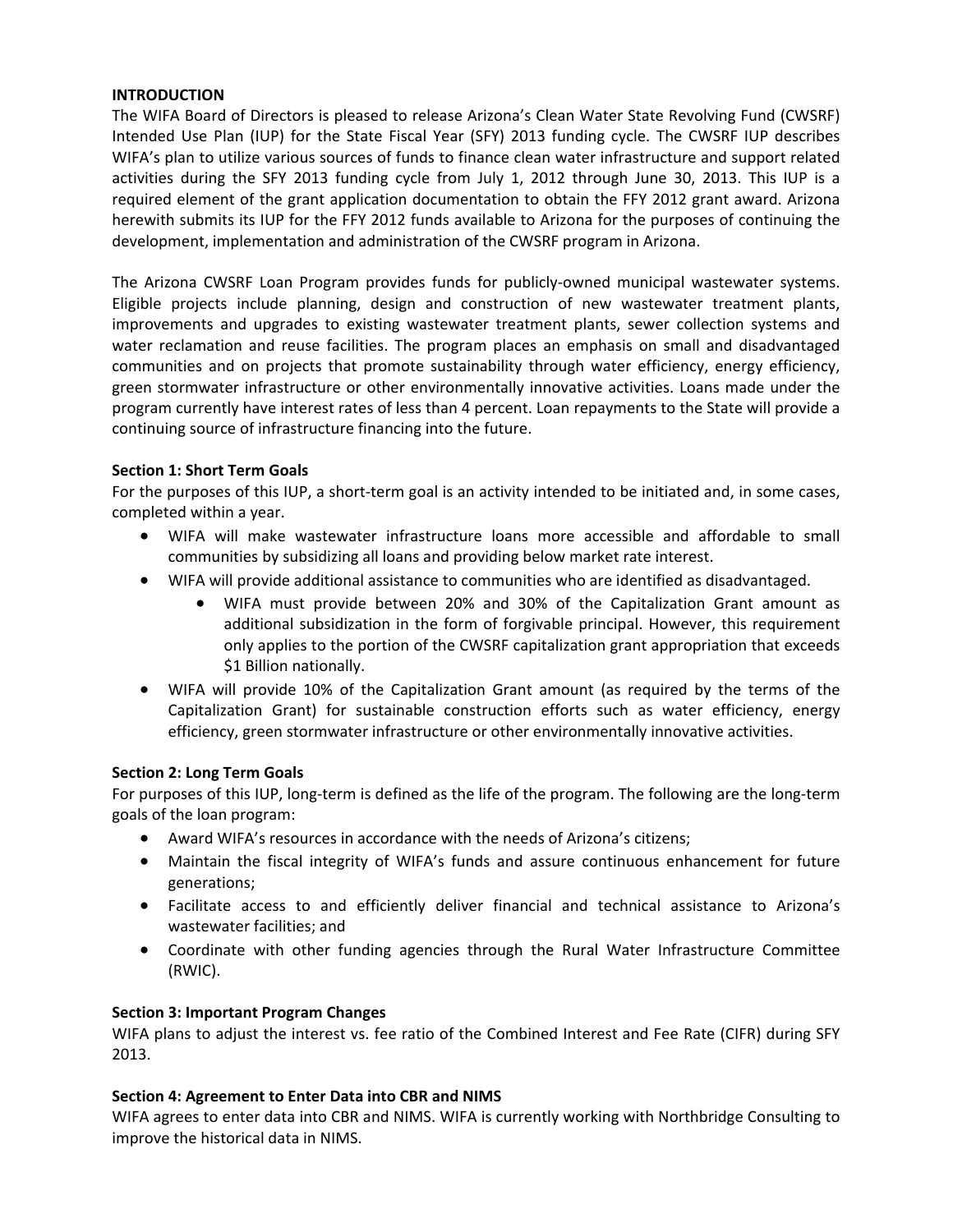# **Section 5: Description of Public Notice Process and Actions Taken to Address Public Comments**

Public review and written comment period of this IUP will be conducted from May 23, 2012 through June 1, 2012.

WIFA will solicit public review and comment on the draft SFY 2013 CWSRF IUP and Project Priority List (PPL) according to the following schedule:

| May 23, 2012  | Distribution and Web posting of the draft CWSRF IUP and PPL to all<br>interested parties.                                   |
|---------------|-----------------------------------------------------------------------------------------------------------------------------|
| May 30, 2012  | Public Hearing - 1110 West Washington, Room 130, Phoenix, Arizona<br>85007 from 1:00 P.M. to 2:00 P.M.                      |
| June 1, 2012  | Deadline for public comments on the draft CWSRF IUP and PPL.                                                                |
| June 20, 2012 | The WIFA Board of Directors to adopt the final draft CWSRF IUP and PPL.<br>IUP will then be sent to EPA for final approval. |
| July 1, 2012  | Begin implementation of the Approved CWSRF IUP and PPL                                                                      |

# **Section 6: Assurances and Specific Proposals**

WIFA intends to comply with the following:

- WIFA will comply with its Environmental Policy as approved by EPA;
- WIFA will comply with the Davis Bacon requirements outlined in the Capitalization Grant Terms and Conditions;
- WIFA will make every effort to comply with EPA's guidance for timely and expeditious use of funds; and
- WIFA agrees to the remaining required assurances and proposals in the grant application or the IUP.

# **Section 7: Disadvantaged Community Program**

WIFA is committed to providing assistance to Wastewater Systems serving Disadvantaged Communities. The Board may designate an applicant as a Disadvantaged Community if the applicant satisfies one of the following:

- 1. The community is a designated "colonia" community through the federal government, or
- 2. The applicant meets the following criteria:
	- a. The applicant's project is above the 50th percentile on the CWSRF PPL; and
	- b. WIFA awarded the applicant 50 or more Local Fiscal Capacity points on the CWSRF PPL.

WIFA intends on providing the additional subsidy as forgivable principal to disadvantaged communities. WIFA's Disadvantaged Policy allows for extended term, reduced interest or a combination. None of the disadvantaged community projects are listed on the PPL have moved to the 'ready to proceed' category which is when the decision for additional subsidization is made. WIFA may choose to provide additional subsidization to 'fix it first' projects if they are identified on the PPL and move into the 'ready to proceed' category.

# **Section 8: Criteria and Methods for Distribution of Funds (Priority Setting Criteria)**

- **Project Priority List and Fundable Range**
	- o **Project Priority List (PPL):** On an annual basis, following a statewide solicitation for projects, WIFA develops a statewide priority list of projects. Currently, WIFA's CW PPL has eight project priority list applications totaling \$24,709,500.00.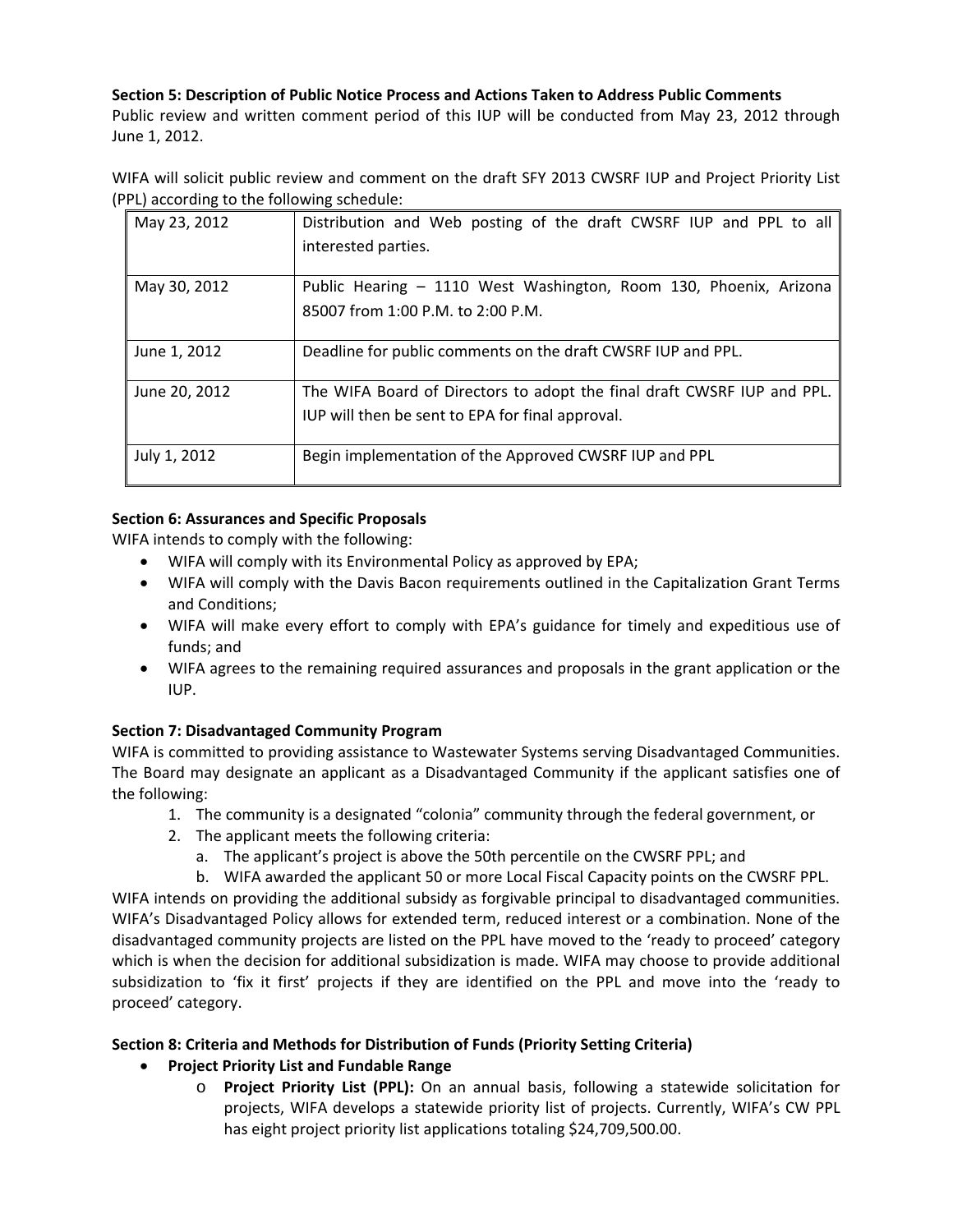o **Fundable Range:** The Fundable Range includes the applicants ready to receive design or construction financial assistance.

#### **Project Priority List Updates**

The WIFA Board of Directors may update the CWSRF‐PPL by adding or deleting projects or adjusting the fundable ranges for design or construction projects. The decision to update the CWSRF‐PPL may be based on a project's readiness to proceed, refined project cost estimates, availability of other funding sources or other new information affecting the expansion or contraction of the PPL and Fundable Ranges. The WIFA Board of Directors will adopt the updated CWSRF‐PPL at a public meeting and the updates will be posted on the WIFA website.

#### **Project Readiness to Proceed**

Applicants accrue readiness to proceed points based on the following criteria:

- o Approved debt authorization has been received by WIFA.
- o Plans and specifications are complete.
- o Local and state permits have been obtained.
- o The bid or solicitation process has been initiated.

#### **Section 9: Bypass Procedures**

The Fundable Range process is used to bypass projects that are not ready to proceed. As part of this process, readiness to proceed points are awarded for each of the criteria identified above, with a project needing to accrue at least 40 points out of 100 possible. Projects which have not received at least 40 points are bypassed, allowing projects which are ready to proceed to move forward with obtaining financing.

| Arizona CWRF Sources & Uses for SFY 2013 (FFY 2012)                                                  |                 |               |                      |               |
|------------------------------------------------------------------------------------------------------|-----------------|---------------|----------------------|---------------|
|                                                                                                      |                 |               |                      |               |
|                                                                                                      | Federal         | <b>WIFA</b>   | <b>WIFA</b>          |               |
|                                                                                                      | Contributions   | Revenues      | <b>Loan Accounts</b> | Total         |
| <b>Funding Sources</b>                                                                               |                 |               |                      |               |
| Estimated fund balance as of $7/1/2012$                                                              | \$              | \$1,909,400   | \$<br>50,344,211     | \$52,253,611  |
| New funds expected in SFY 2013                                                                       | \$<br>9,542,000 | \$4,731,460   | \$<br>1,099,925      | \$15,373,385  |
| <b>Total Funding Sources</b>                                                                         | \$<br>9,542,000 | \$6,640,860   | \$<br>51,444,136     | \$67,626,996  |
|                                                                                                      |                 |               |                      |               |
| <b>Funding Uses</b>                                                                                  |                 |               |                      |               |
| Financial Assistance Loans                                                                           | \$<br>9,160,320 | \$1,908,400   | $\,$<br>51,444,136   | \$62,512,856  |
| Clean Water Programs (ADEQ)                                                                          |                 | \$1,597,000   |                      | \$1,597,000   |
| <b>Technical Assistance</b>                                                                          |                 | 157,500<br>\$ |                      | 157,500<br>\$ |
| Administration                                                                                       | \$<br>381,680   | \$<br>932,211 |                      | \$1,313,891   |
| Forgivable Principal \$530,310                                                                       |                 |               |                      |               |
|                                                                                                      |                 |               |                      |               |
| Green Infrastructure \$954,200 (10%)                                                                 |                 |               |                      |               |
| <b>Total Funding Uses</b>                                                                            | \$<br>9,542,000 | \$4,595,111   | \$<br>51,444,136     | \$65,581,247  |
| State match can be WIFA bond proceeds, WIFA CW fees or state general fund monies.                    |                 |               |                      |               |
| WIFA may sell water quality revenue bonds; proceeds will be used to increase WIFA's lending capacity |                 |               |                      |               |

#### **Section 10: Sources and Uses Table**

#### **A. Financial Assistance Funds for Loans**

Eligible projects include planning, design and construction or replacement of wastewater facilities, sewer collection systems, reclamation and recharge, water efficiency, energy efficiency, green stormwater infrastructure or other environmentally innovative activities. A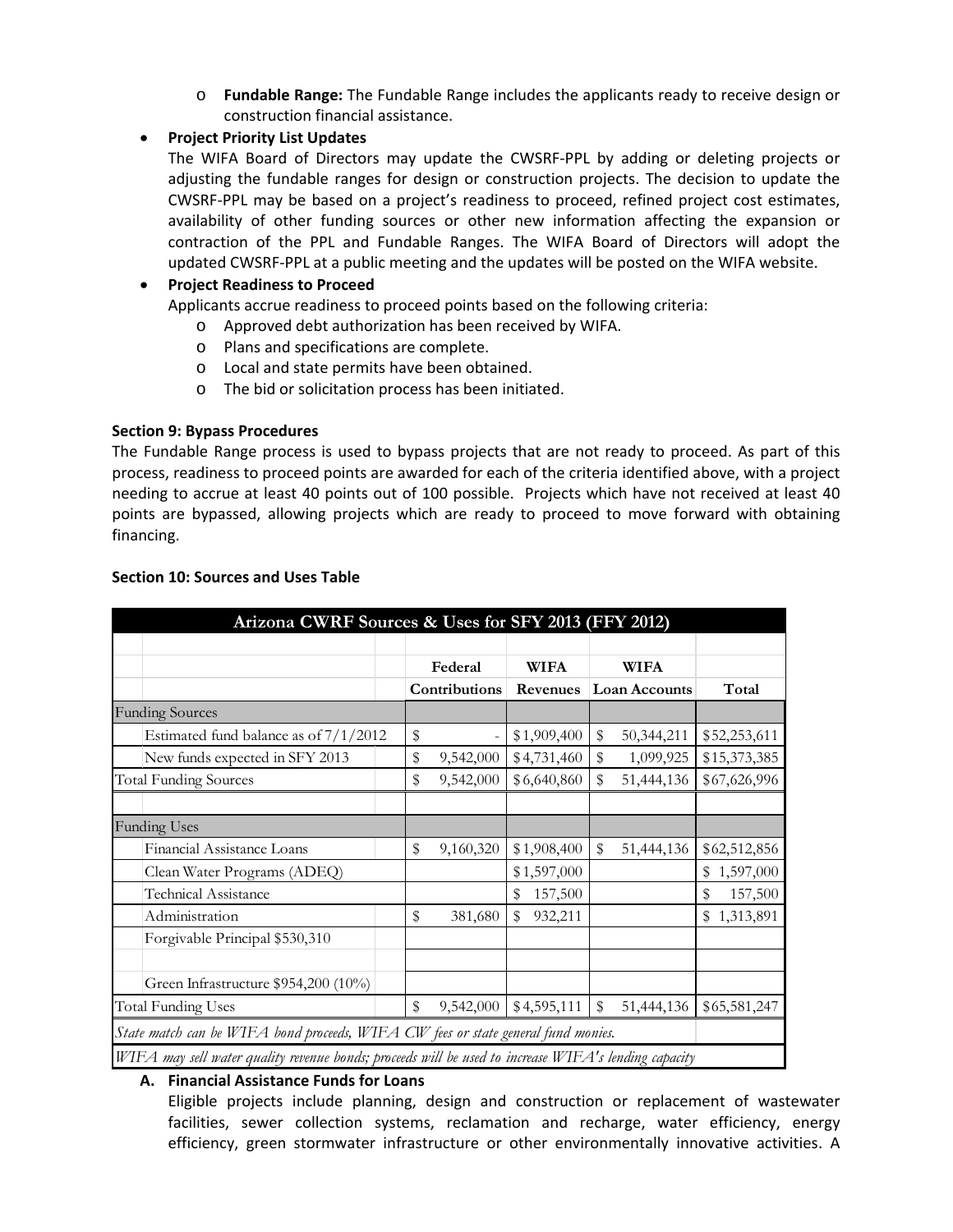minimum of 10% will be used to finance sustainable projects that emphasize water efficiency, energy efficiency, green stormwater infrastructure or other environmentally innovative activities. See the **Arizona CWSRF Sources & Uses for FFY 2011 Funding Cycle Table for detail.**

### **B. Clean Water Programs (WIFA Revenues to ADEQ)**

The Clean Water Program is composed of activities that protect both surface water and ground water in Arizona. Surface water quality is protected by controlling point source discharges from wastewater treatment plants, concentrated animal feeding operations, storm-water, industrial, commercial and other facilities. Surface water is also protected from discharges of non‐point source pollution by irrigated agriculture, livestock grazing, silviculture, urban runoff, and construction, mining, and recreation activities. Arizona's Aquifer Protection Permit Program protects the state's aquifers through the issuance of permits to discharging facilities, registration of dry wells and issuance of reclaimed water permits. Funds not used for these purposes during SFY 2013 (July 1, 2012 through June 30, 2013) will revert to standard project loans after August 1, 2013 and will be reflected in the SFY 2014 CW IUP.

ADEQ accomplishes its clean water goals by administering all relevant statutory and regulatory program activities, including: (1) Arizona Pollutant Discharge Elimination System (AZPDES) program, (2) Aquifer Protection Permit (APP) program, (3) engineering review, (4) compliance inspections, (5) outreach and education, (6) enforcement, (7) statewide watershed management, (8) grants to eliminate or mitigate nonpoint source pollution, (9) water quality standards, and (10) water quality monitoring and assessment. For more information please contact ADEQ's Water Quality Division Deputy Director.

#### **Section 11: Identify Types of Assistance Provided and Terms (Principal Forgiveness, Extended Terms)**

#### **Technical Assistance**

Technical Assistance available from WIFA includes planning and design assistance grants, staff assistance, and professional assistance.

#### **1. Planning and Design Assistance Grants**

WIFA will use up to \$150,000 for planning and design assistance grants. WIFA solicits grant applications from Arizona's political subdivisions and Indian communities. The purpose of WIFA's Planning and Design Grant Program is to help prepare systems for future infrastructure project construction. Typically, awards are made to facilities with limited resources that need assistance in completing the planning and/or design phase of an infrastructure project. WIFA has also placed high priority on projects that improve water or energy efficiency. The Request for Grant Applications issued for each grant cycle establishes the scoring criteria on which the applications are evaluated. Awards are capped at \$35,000 per project.

#### **2. Professional Assistance**

WIFA will provide \$7,500 for the annual Clean Water Rate Survey and \$200,000 for the Clean Water Needs Survey.

Throughout the Funding Cycle and as circumstances require, WIFA may fund additional Professional and Staff Technical Assistance projects. The Board will act to add Professional and Staff Technical Assistance projects at a public meeting of the Board.

#### **Program Administration (4% Set‐Aside plus WIFA Fees)**

Four percent of the grant and clean water fees will be used to pay salaries and associated expenses of program personnel devoting time to the administration of the funds.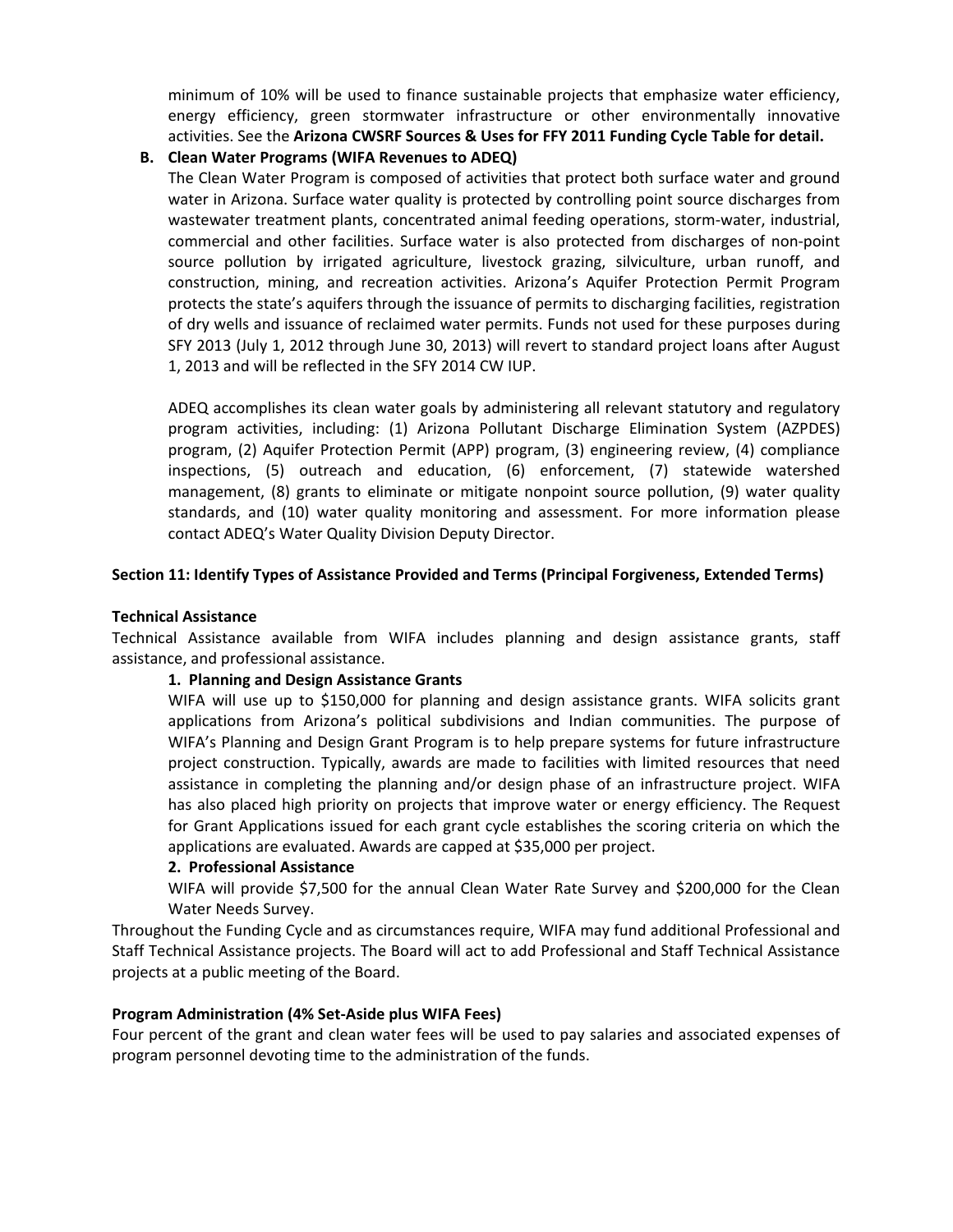## **Forgivable Principal**

Based upon the FFY 2012 Additional Subsidization Table provided by EPA, WIFA is required to provide a minimum amount of additional subsidization of \$530,310. WIFA will provide this additional subsidization in the form of forgivable principal for up to 90% of the loan amount, based on financial need.

## **Financial Terms of Loans**

- 1. Subject to the limitation in item 2 of this list, all loans for the financing of projects will be for a term not to exceed 20 years from loan closing date, except that under certain conditions including loans to disadvantaged communities project financing may be made for a period of up to 30 years.
- 2. Loan terms are not to exceed the useful life of the project.
- 3. Terms of financial assistance to publicly‐owned wastewater systems serving disadvantaged communities are addressed in Section 7.
- 4. Repayment of loan principal must begin within 12 months of project completion based on the construction schedule available at the loan closing date or actual completion date or three years from the date of the initial principal advance, whichever is earlier.
- 5. Loan disbursements are to be made on a cost reimbursement basis.
- 6. The decision to leverage will be based on demand on the loan fund for projects to address public health concerns, market conditions and long-term impact to the fund.
- 7. A minimum of \$530,310 and a maximum of \$795,465 of the FFY 2012 Capitalization Grant funds will be provided as forgivable principal. A minimum of \$954,200 will be provided for green projects (water efficiency, energy efficiency, green infrastructure or other environmentally innovative activities).
- 8. All contracts for financial assistance will require the borrower to comply with the Davis‐Bacon Act regardless of the source of funding if required as part of the FFY 2012 Capitalization Grant.
- 9. WIFA will allocate income from the Standard Combined Interest and Fee Rate (CIFR) as either fee income or interest income in accordance with the following table.

| <b>Financial Structure</b> | CIFR                                                | <b>Fees</b> | <b>Interest</b> |
|----------------------------|-----------------------------------------------------|-------------|-----------------|
| Governmental               | Municipal Market Data Index (times)<br>Subsidy Rate | 1.5%        | $C$ IFR – 1.5%  |
| Non-Governmental           | Prime Rate (times) Subsidy Rate                     | 3.0%        | CIFR $-3.0\%$   |

#### **Combined Interest and Fee Rate (CIFR)**

#### **Section 12: State Match Sources**

As demonstrated in the Sources and Uses Table, WIFA revenues will provide match for the FFY 2012 Capitalization Grant.

#### **Section 13: Identification of Overmatch**

WIFA has overmatched the federal grants when viewed in a cumulative perspective through SFY 2011. However, it is WIFA's intention to simply meet match requirements for each subsequent award.

# **Section 14: Anticipated Cash Draw Ratio (proportionality) or Statement of Match Drawdown then Federal**

WIFA will fund loan disbursements with WIFA revenues prior to drawing down federal grant monies.

#### **Section 15: Estimated Disbursement Schedule**

| <b>First Quarter</b> | Second Quarter | Third Quarter | <b>Fourth Quarter</b> |  |  |
|----------------------|----------------|---------------|-----------------------|--|--|
| 20%                  | 35%            | 35%           | 10%                   |  |  |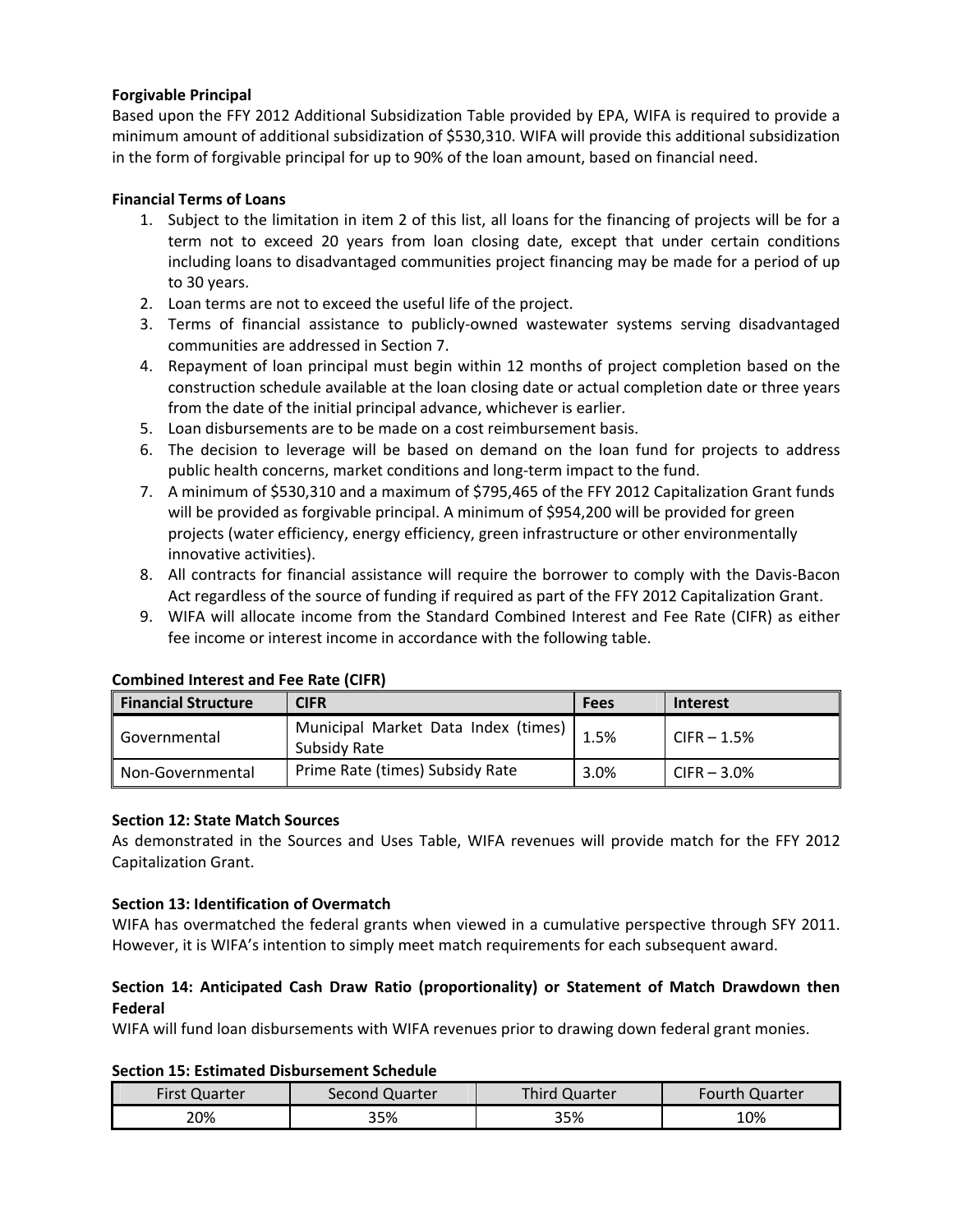## **Section 16: Identification of any Intended Transfers between Funds**

WIFA currently has no planned transfers between the CWSRF and the DWSRF.

### **Section 17: Identification and Explanation of any Cross Collateralization**

The Authority maintains the CWSRF and DWSRF as separate and distinct programs. Revenues generated by either program will remain within that program. Any transfers between funds will be temporary in nature and done only to alleviate short term cash shortages.

#### **Section 18: Loan Interest Rate**

The WIFA Board of Directors has established a target interest rate ranging between 70% and 95% of tax‐ exempt AAA Bond Rate for government entities. This subsidy rate is based on the local fiscal capacity which is measured by the area's median household income, user rates and charges, the system's outstanding and proposed debt, and cost effectiveness of the project. Interest rates/subsidies on individual loans will be set pursuant to the criteria below:

- Priority of the project;
- Local fiscal capacity of the area served by the system requesting assistance; and,
- Lending capacity of Arizona's CWSRF.

#### **Section 19: Fees Charged if Applicable and Uses of Fees**

Section 11 describes how fees are charged. The Sources and Uses table demonstrates how fees will be used for SFY 2013, providing match to the federal grant, administration of the SRF, and providing support to ADEQ's water programs.

#### **Section 20: Overview of Program Financial Status and Management**

With the FFY 2012 Federal Capitalization Grant, WIFA will have received 23 Capitalization Grants (including ARRA) totaling \$240,564,273. In addition WIFA has received and passed through 3 SAAP grants totaling \$9,621,347 for a total federal investment of 26 grants totaling \$250,185,620.

The Arizona CWSRF program supports the National USEPA Strategic Plan Goal 2 (Clean and Safe Water), Objective 2.2 (Protect Water Quality), Sub‐objective 2.2.1 (Improve Water Quality on a Watershed Basis). Specifically, Arizona established and is managing the revolving loan fund to finance the cost of infrastructure improvements which will achieve or maintain compliance with the Clean Water Act requirements. Arizona CWSRF activities support USEPA Program Reporting Measure WQ‐17 Fund Utilization.

All planned and prior year loans have assisted public wastewater systems in meeting the federal and state clean water compliance requirements. Details of Arizona's CWSRF activities supporting the National USEPA Strategic Plan will be included in the CWSRF Annual Report as well as in the Clean Water Benefit Reporting system (CBR) and the Clean Water National Information Management System (CW NIMS) and the Federal Funding Accountability and Transparency Act (FFATA) Reporting System.

| The CWSRF Fund Utilization is calculated by dividing the cumulative funds provided as of June 30, 2011 |
|--------------------------------------------------------------------------------------------------------|
| (CWNIMS Line 110) by the cumulative CWSRF Funds available as of June 30 2011 (CWNIMS Line 283).        |

| <b>Measure</b> | Measure Text                                                                                                                                                        | <b>National</b> | Region 9      | Arizona       |
|----------------|---------------------------------------------------------------------------------------------------------------------------------------------------------------------|-----------------|---------------|---------------|
|                |                                                                                                                                                                     | Target          | <b>Target</b> | <b>Target</b> |
| WQ-17          | Fund utilization rate [cumulative loan agreement<br>dollars to the cumulative funds available for<br>projects] for the Clean Water State Revolving<br>Fund (CWSRF). | 94.5%           | 95%           | 100%          |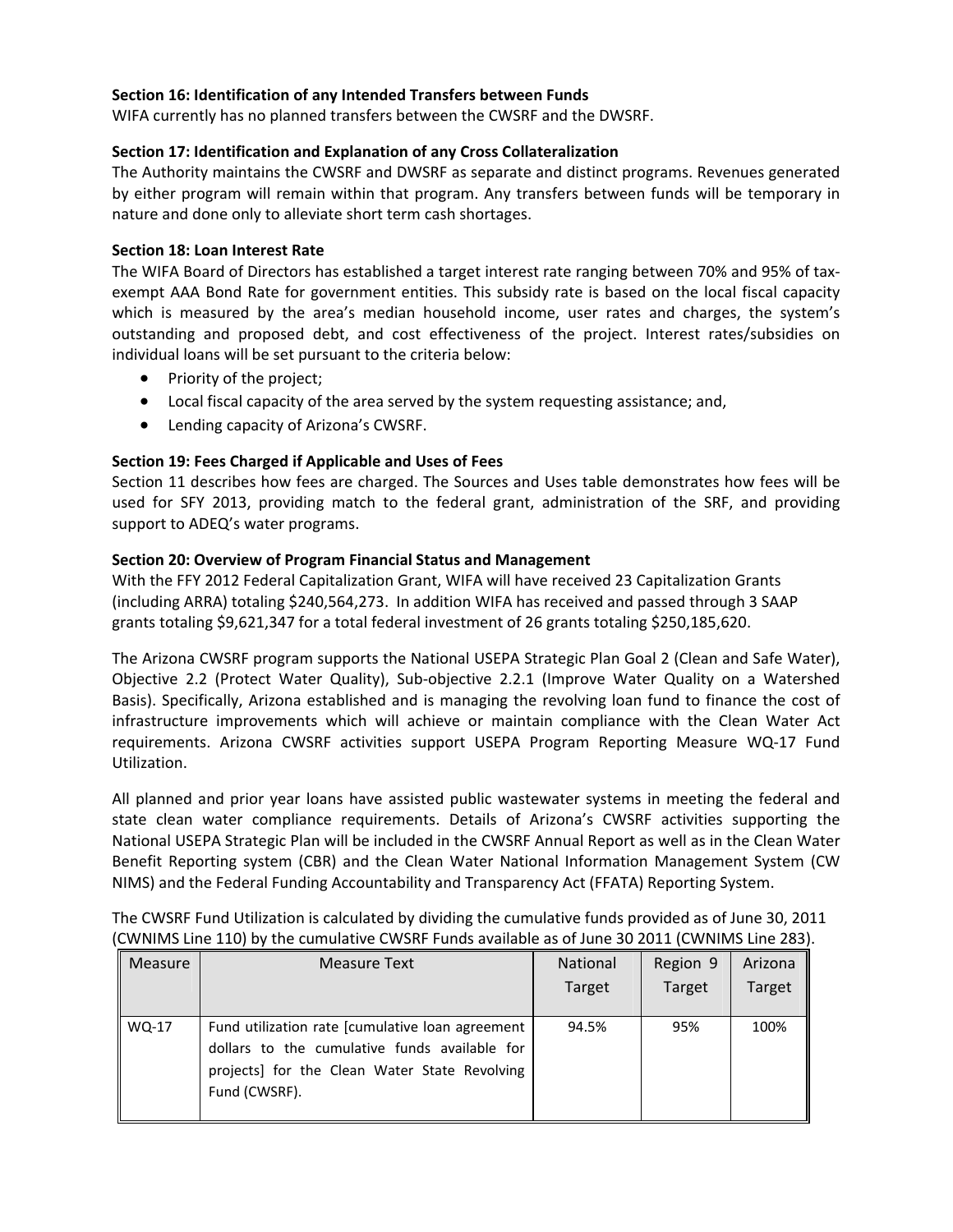#### **Section 21: Leveraging Plan**

As a matter of practice, WIFA pays close attention to its cash position and lending capacity. This practice includes reports to the WIFA Board of Directors at each Board meeting defining WIFA's current cash position and lending capacity. As a result of slow loan demand and prepayments, it appears that WIFA's next Bond Issue won't be needed until late summer 2013.

#### **Section 22: Binding Commitment Schedule**

When the WIFA Board of Directors approves an applicant's financial assistance request, WIFA staff prepares and circulates financial assistance (loan) documents to evidence the binding commitment in accordance with applicable federal and state requirements**.** Based on the PPL, WIFA expects to enter into binding commitments at 2,590 % (min is 120%) (dollars on PPL (\$24,709,500) vs the federal cap grant \$9,542,000)).

#### **Section 23: Grant Payment Schedule**

WIFA will receive all payments in the first quarter available.

#### NOTE: **Sections 34‐43:**

These Sections are for DWSRF, not applicable to CWSRF.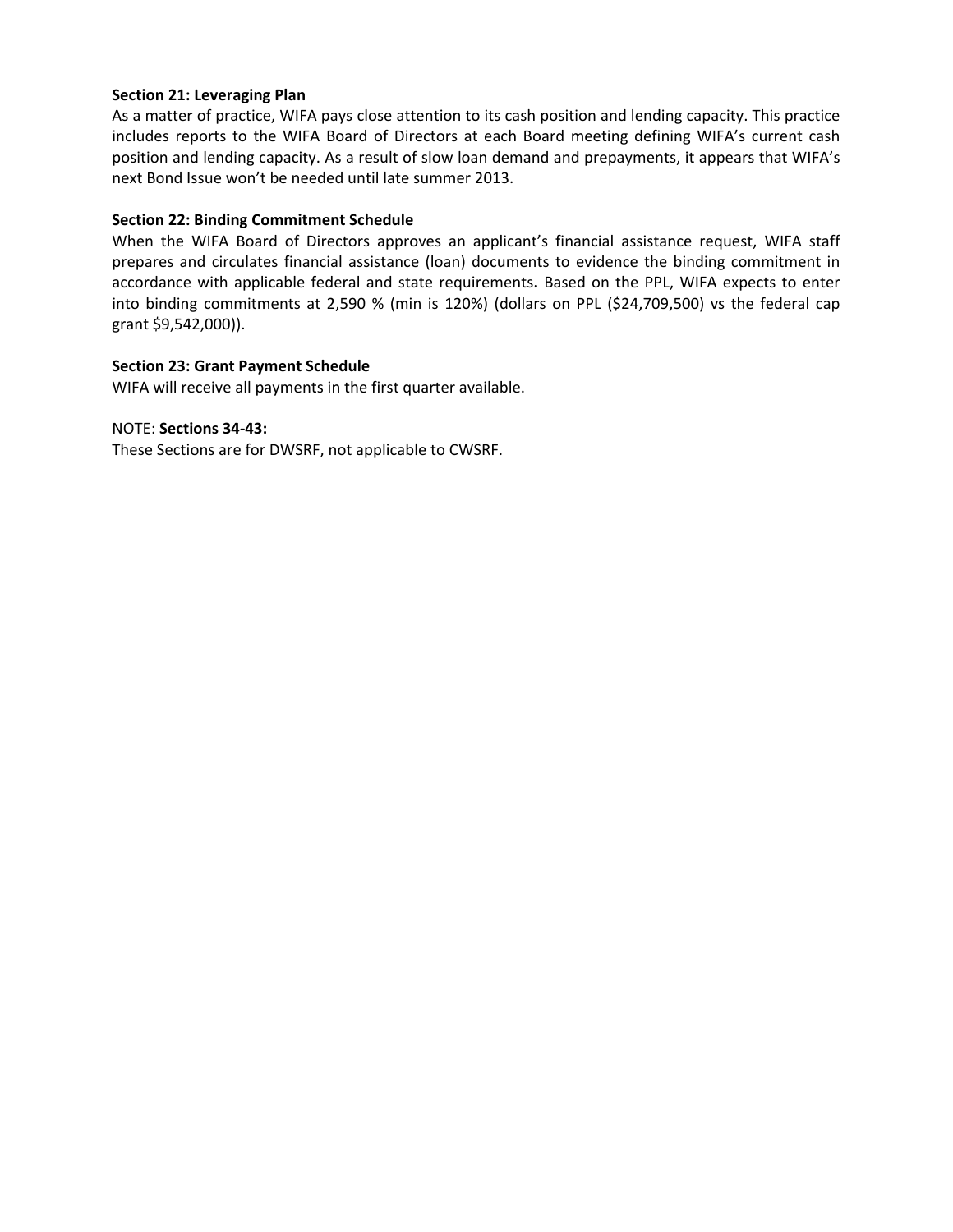## **Section 24‐33: Fundable List Arizona's Clean Water Revolving Fund Project Priority List – 2013 Funding Cycle**

|            |                  |                   |          |           |                             |                                                |               | <b>Amount</b><br><b>Requested /</b> |                |
|------------|------------------|-------------------|----------|-----------|-----------------------------|------------------------------------------------|---------------|-------------------------------------|----------------|
|            |                  |                   |          |           |                             |                                                |               | Probable                            |                |
| <b>PPL</b> |                  |                   |          |           |                             |                                                | Project       | Green                               | <b>Subsidy</b> |
| Rank       | <b>Applicant</b> | <b>Population</b> | County   | Permit#   | <b>Project Name</b>         | <b>Description</b>                             | <b>Number</b> | <b>Amount</b>                       | Rate           |
|            |                  |                   |          |           |                             | These unsewered areas                          |               |                                     |                |
|            |                  |                   |          |           | East and West               | of Munds Park have long                        |               |                                     |                |
|            |                  |                   |          |           | Commercial                  | been serviced by failing                       |               |                                     |                |
|            |                  |                   |          |           | Sewering and                | or inadequate septic                           |               |                                     |                |
|            |                  |                   |          |           | Sewering                    | systems. The solution is                       |               |                                     |                |
|            | *Pinewood        |                   |          |           | Northlodge                  | to provide the                                 |               |                                     |                |
|            | Sanitary         |                   |          |           | Subdivision and             | infrastructure for                             | 002           |                                     |                |
| 1          | <b>District</b>  | 6,000             | Coconino | AZ0025879 | Northernaire Subdiv         | centralized sewers.                            | 2013          | \$2,500,000.00                      | 80%            |
|            |                  |                   |          |           |                             | Ash Fork's wastewater                          |               |                                     |                |
|            |                  |                   |          |           |                             | disposal methods consist<br>of a 12-connection |               |                                     |                |
|            |                  |                   |          |           |                             | centralized system, with                       |               |                                     |                |
|            |                  |                   |          |           |                             | majority of rest of                            |               |                                     |                |
|            |                  |                   |          |           |                             | population on                                  |               |                                     |                |
|            |                  |                   |          |           |                             | unapproved septic or                           |               |                                     |                |
|            |                  |                   |          |           |                             | cesspool. District was                         |               |                                     |                |
|            |                  |                   |          |           | Centralized                 | established to develop                         |               |                                     |                |
|            | *Ash Fork        |                   |          |           | Wastewater                  | centralized wastewater                         |               |                                     |                |
|            | Sanitary         |                   |          |           | <b>Collection/Treatment</b> | collection/treatment                           | 004           |                                     |                |
| 2          | <b>District</b>  | 650               | Yavapai  |           | System                      | system.                                        | 2013          | \$5,500,000.00                      | 80%            |
|            |                  |                   |          |           |                             | Replacement of aging                           |               |                                     |                |
|            |                  |                   |          |           |                             | infrastructure (fix-it-first):                 |               |                                     |                |
|            |                  |                   |          |           | Sewer System                | Lift station reconstruction                    |               |                                     |                |
|            |                  |                   |          |           | Rehabilitation - Line       | and line                                       |               |                                     |                |
|            |                  |                   |          |           | Replacement and             | replacement/rehabilitation                     |               |                                     |                |
|            | *Springerville,  |                   |          |           | East Lift Station and       | (replace 75 year old clay                      | 003           |                                     |                |
| 3          | Town of          | 1,900             | Apache   | P100827   | <b>Monitor System</b>       | pipe).                                         | 2013          | \$600,000.00                        | 80%            |
|            |                  |                   |          |           |                             | <b>WWTP would improve</b>                      |               |                                     |                |
|            |                  |                   |          |           |                             | compliance by eliminating                      |               |                                     |                |
|            |                  |                   |          |           |                             | discharge from current                         |               |                                     |                |
|            |                  |                   |          |           |                             | lagoon system. Project                         |               |                                     |                |
|            | Gila Bend,       |                   |          |           | Wastewater                  | includes piping and a lift                     | 007           |                                     |                |
| 4          | Town of          | 1,980             | Maricopa | AZ0020231 | <b>Treatment Plant</b>      | station.                                       | 2013          | \$4,609,500.00                      | 80%            |